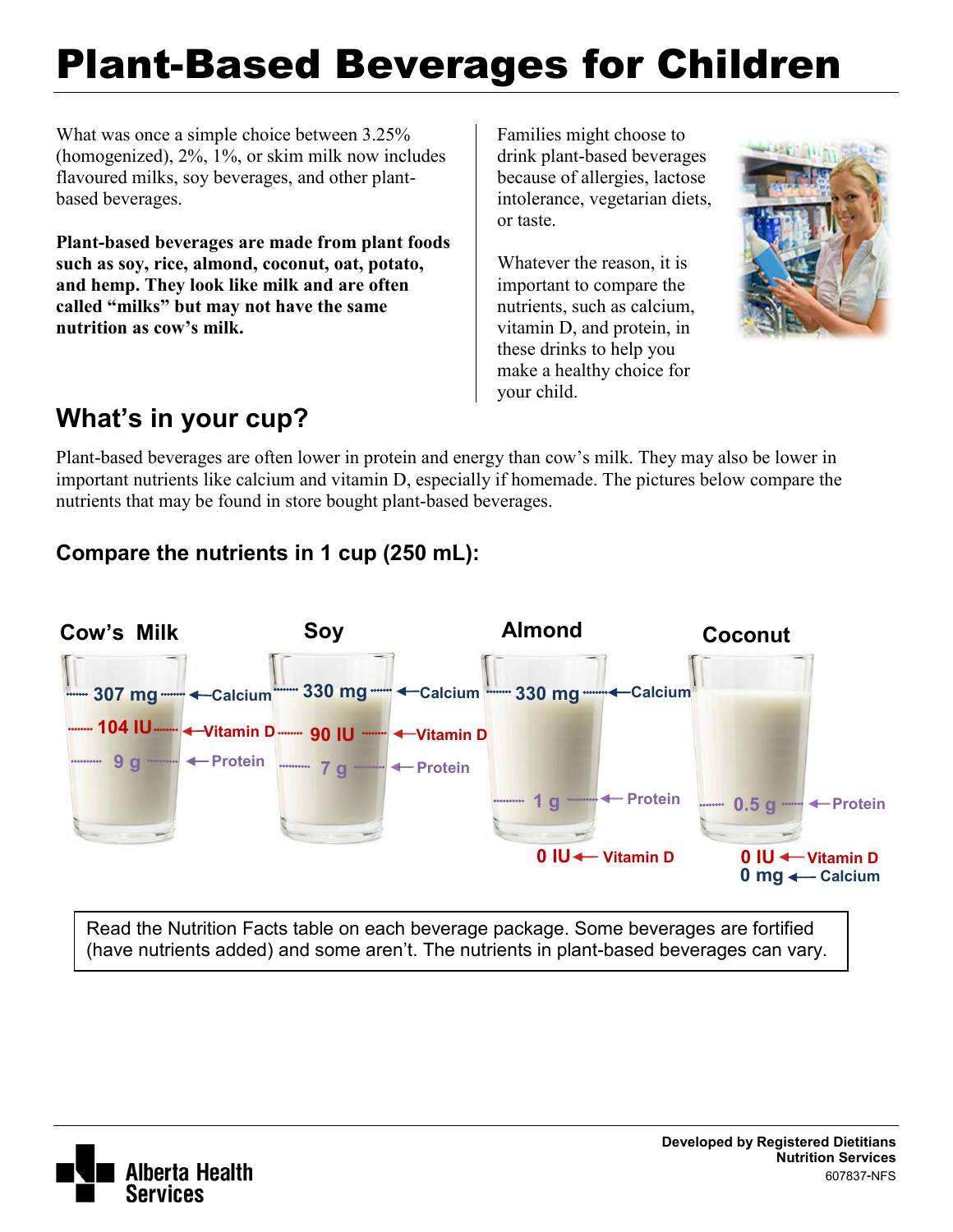## **Choose carefully**

Plant-based beverages **aren't recommended** for children under age 2 because they can be low in important nutrients like fat, protein, and calories. **If offering a plant-based beverage instead of cow's milk to a child age 2 and older, choose a product that:**



## **What does it mean if a drink is fortified or enriched?**

*Fortified* or *enriched* on the label tells you that nutrients have been added. For example, a drink may contain added calcium and vitamin D.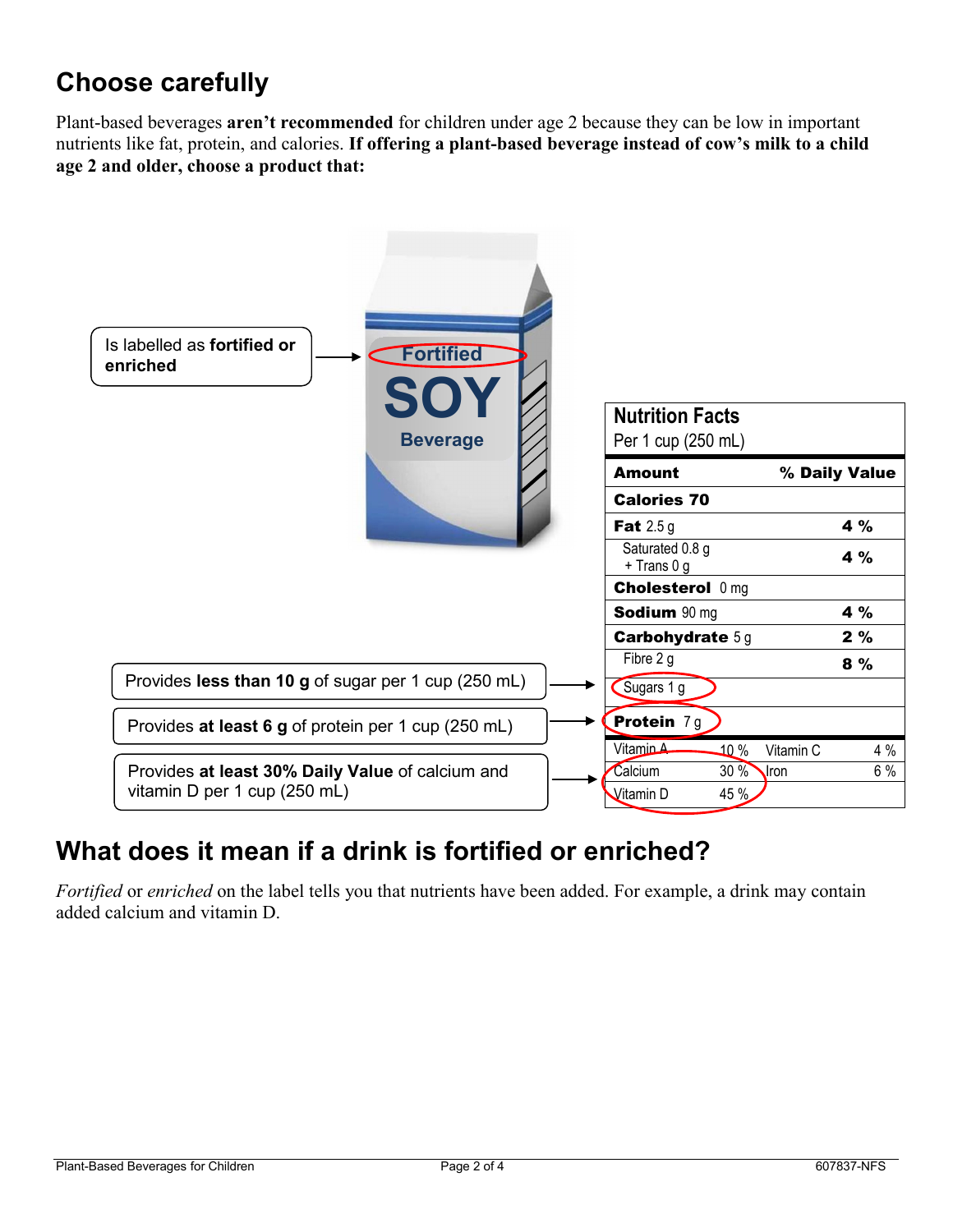## **What type and how much milk are recommended?**

#### **For children under age 2**

Plant-based beverages **shouldn't replace breastmilk, 3.25% (homogenized) milk, or formula** in the first 2 years of life. These beverages don't contain enough protein, healthy fat, and energy to help children grow and develop. Some plant-based beverages can also be high in certain minerals that can be harmful if a child drinks too much.

**Breastmilk** is the only food a baby needs in the first 6 months of life. Breastfeeding until baby's 2 years old and beyond is encouraged. Breastfed babies don't need other milks. Let your baby feed as long and as often as she wants.

If baby is partially breastfed or not breastfed, offer a store-bought infant formula with iron until 9–12 months old. If your baby needs soy formula, use

a soy formula until she's 2 years old. Start offering a follow-up (stage 2) soy formula when your baby is 1 year old.

**3.25% cow's or fortified whole goat's milk** can be offered at 9–12 months old, once your baby is eating iron-rich foods (baby cereal with iron, meat, and meat alternatives like beans, lentils or eggs) at most meals. By the time your baby is 1 year old, she should be drinking 2 cups (500 mL) of milk a day.

If you offer whole goat's milk, choose one that is fortified with vitamin D.

## **For children age 2 and older**

**[Canada's Food Guide](http://www.healthcanada.gc.ca/foodguide)** recommends **lower fat milk or fortified soy beverage** for children age 2 and older. Fortified soy beverages have similar nutrition to 2% cow's milk. Other plant-based beverages may not have the same nutrition.

If your child drinks a plant-based beverage other than soy, offer a variety of lean meats, fish, beans, lentils, eggs, tofu, and nuts to help her get enough protein.

| Type of milk                                                                                                                                             | Age            | How much?                |
|----------------------------------------------------------------------------------------------------------------------------------------------------------|----------------|--------------------------|
| <b>Milk</b><br><b>Milk</b><br>VIIIk<br><b>Fortified</b><br>SOY<br>2%<br><b>SKIM</b><br>1%<br><b>Beverage</b><br>Lower fat milk or fortified soy beverage | 2-8 years      | 2 cups (500 mL)          |
|                                                                                                                                                          | $9 - 18$ years | At least 2 cups (500 mL) |